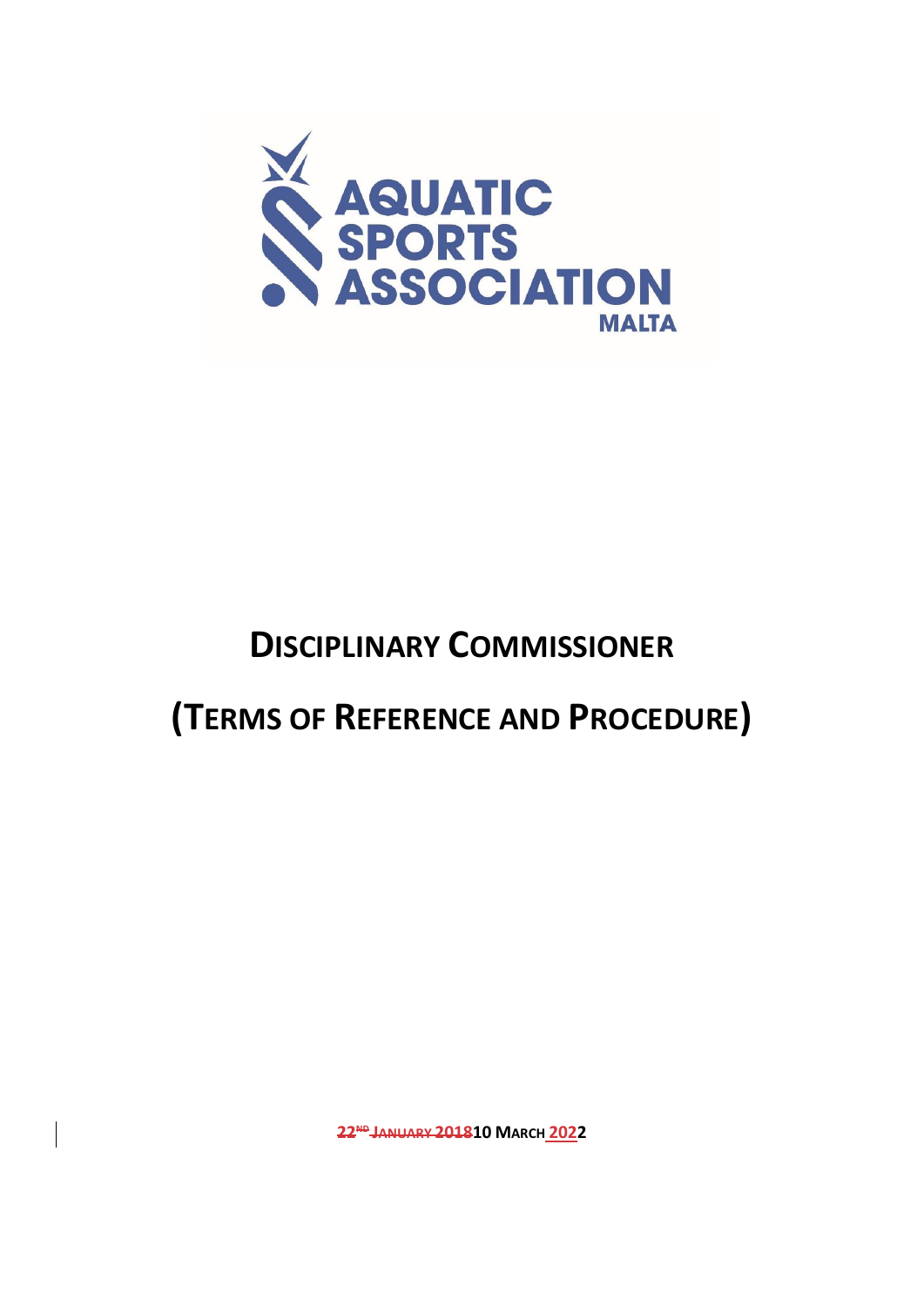#### **DC01 PANEL OF MEMBERS**

The Aquatic Sports Association of Malta (hereinafter referred to as "ASA"), through the Council, shall from time to time approve a panel of persons to serve as Disciplinary Commissioner (hereinafter referred to as "the Commissioner").

#### **DC02 COMPETENCE**

- i. The Commissioner shall be empowered to hear and decide upon reports made by
	- a. ASA Officials as defined in the Disciplinary Code;
	- b. Clubs or other individuals.
- ii. The Commissioner shall be empowered to hear and decide on any of the above reports concerning
	- a. Athletes registered with affiliated clubs;
	- b. Team officials;
	- c. ASA Officials as defined in the Disciplinary Code;
	- d. Committee members, supporters and/or members of affiliated clubs.

#### **DC03 COMMUNICATIONS**

Communication by the ASA General Secretary of reports, contestations, decisions and other notifications shall be affected as detailed below except where other methods are explicitly stated in the relative article. The same conditions hereunder apply to the person/s and/or entities submitting a report as outlined in DC04.iii *(amended 10/03/2022)*

- i. In the case of reports involving clubs, athletes, team officials, club committee members, club members or unidentified supporters, the notification shall be made to the president or secretary of the club concerned.
- ii. In the case of reports involving identified supporters, the notification shall be made to the club concerned as well as to each of the identified supporters. If the General Secretary does not have the contact details of any of the identified supporters, the notification is to be sent to the supporter care of the president or secretary of the club concerned.
- iii. In the case of reports involving ASA Officials, the notification is to be made directly to the individual, provided that if the report involves a Council Member or a Substitute Council Member nominated by a club, the notification is to be sent to the nominating club as well.

#### **DC04 REPORTS**

i. Reports on Match Cards

Reports on match cards (including reports written or printed on separate sheets and attached to a match card) shall be made only by the officiating referee/s and/or by the match secretariat, provided that reports made by the match secretariat shall be limited to matters of a technical nature only. Reports on match cards shall be made within 30 minutes from the end of a match.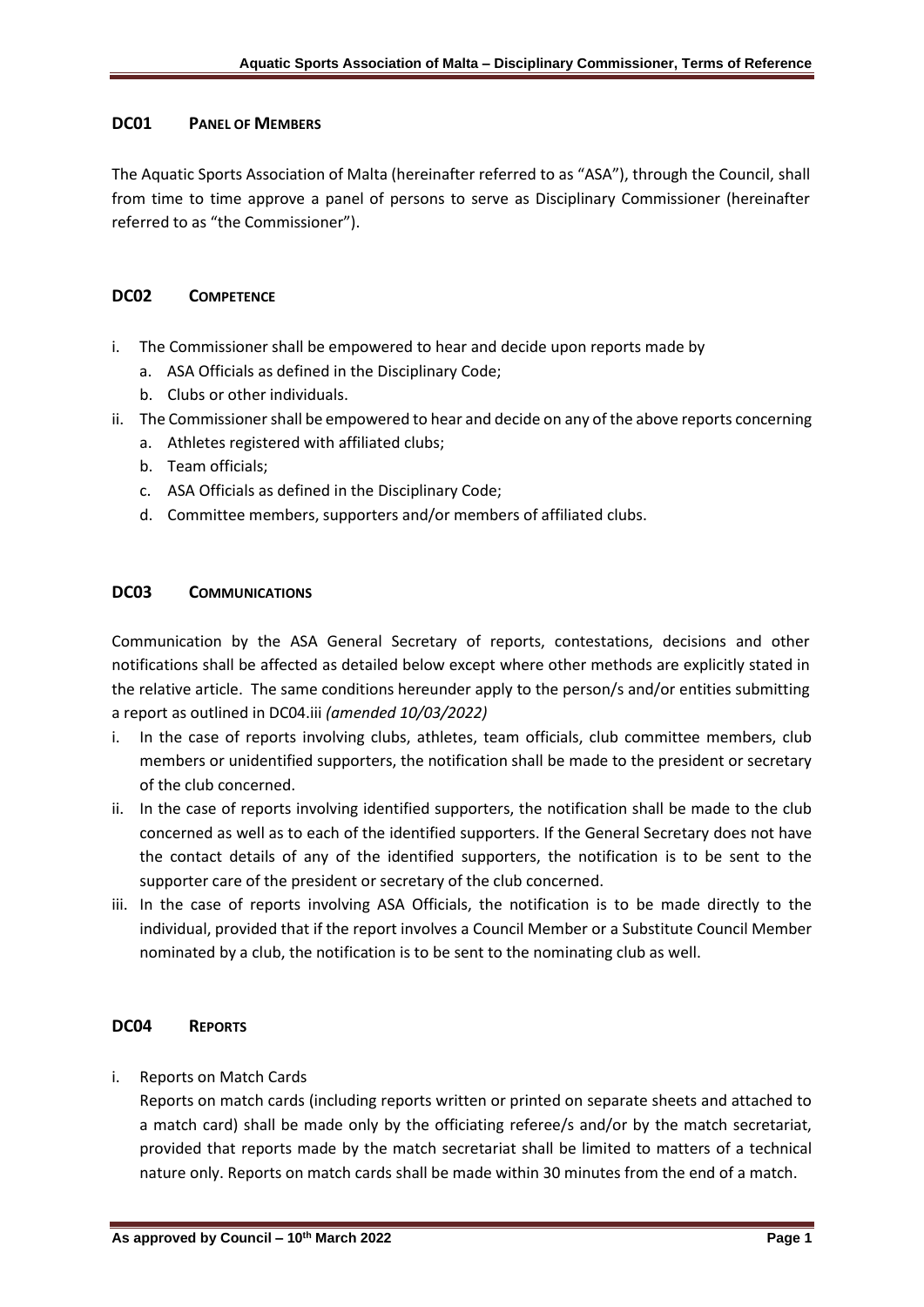It shall be the duty of team officials to collect a copy of a match card report, and, in default, the club shall nonetheless be deemed to have received it at the expiration of these 30 minutes (exception to DC03). Any identified supporters are to be notified by the club. Such match reports may be sent via email to the clubs involved (*as amended at Council 22.01.2018).*

ii. Other Reports by Referees

Referees may also make reports (not on the match card) on incidents that would have taken place immediately before, during, or immediately after a match in which they have officiated, provided that such reports are submitted in writing to the General Secretary within 18 hours from the end of the match in question.

The General Secretary shall notify the reported party/parties with such a report within 18 hours of having received it. Notification shall be made as per DC03.

iii. Other Reports

Written reports may be submitted by any of the entities listed in DC02(i), provided that such reports shall not deal with incidents that are strictly within the competence of the officiating referees (except as provided in DC04(ii) above). These reports shall concern incidents regardless of whether these occurred during a match or any other ASA event, and regardless of the location of the alleged incident. Such other reports are to be submitted to the General Secretary within the ASA Calendar Season, provided that the President and the General Secretary shall not be bound by this time limit.

The person/entity submitting the report must include the reported party in copy when submitting the report to the General Secretary. Notification shall be made as per DC03. Failure to notify the reported party will render the report null and void. *(amended 10/03/2022)*

iv. Duty of the General Secretary and/or the Executive Committee

It shall be the duty of the General Secretary or the Executive Committee to ensure that the basic requirements for filing a report are fulfilled, and, if in default, not to accept the report.

## **DC05 SECRETARY TO THE COMMISSIONER**

The Commissioner shall be assisted by the General Secretary, and/or by an assistant secretary or other person appointed for this purpose. Such person shall act as secretary and shall inform the Commissioner of any records concerning the party/parties involved, as well as any past decisions that may be relevant to the case. The secretary may be asked to explain the facts of the case, yet shall otherwise refrain from interfering in the deliberation and decision of the report.

## **DC06 UNCONTESTED REPORTS**

Where a report remains uncontested, the Commissioner shall assume the unconditional admission of guilt as per the report by the reported party, and shall proceed to apply the sanctions as per the Disciplinary Code. The Commissioner may ask the person who made the report for clarifications.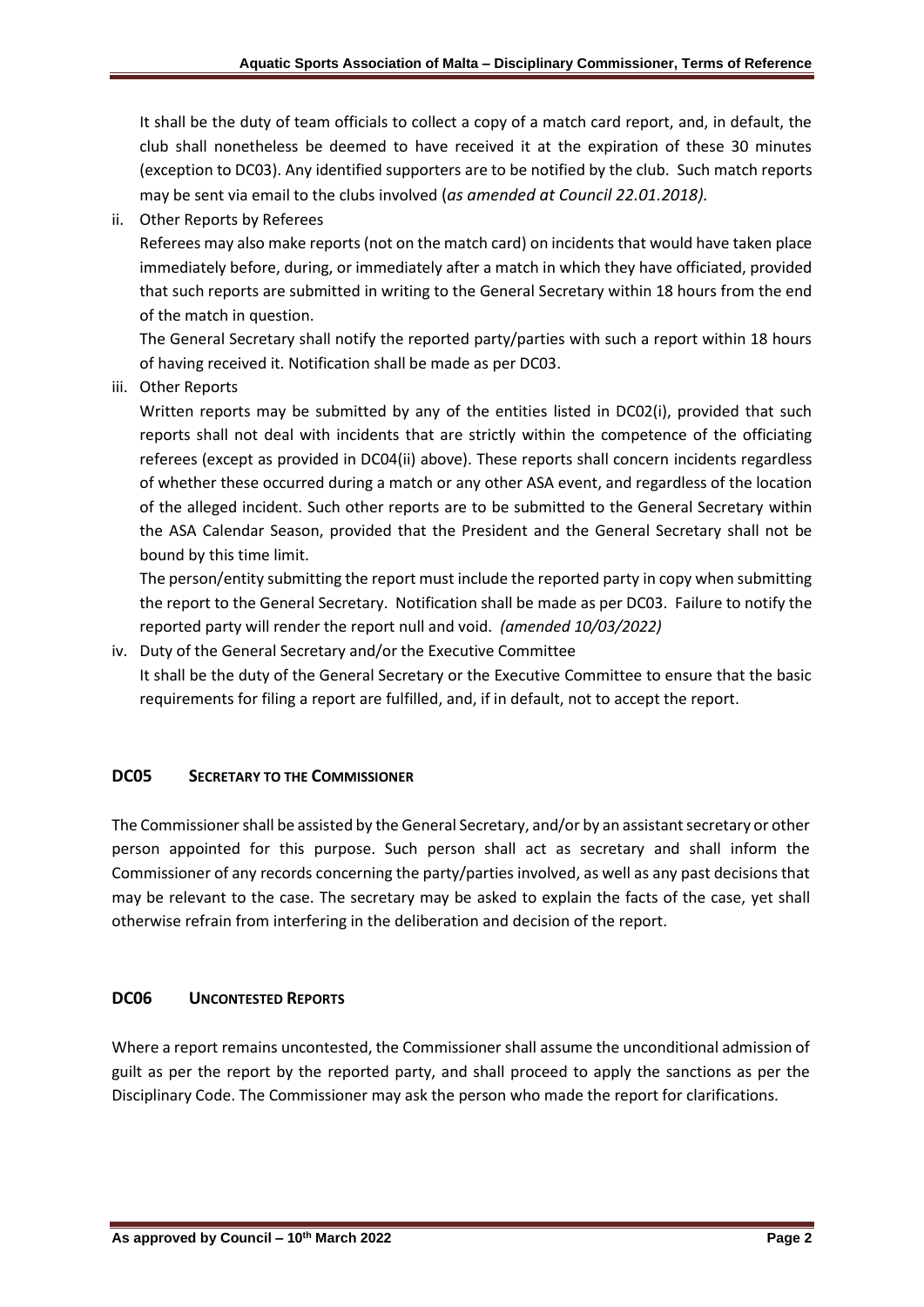#### **DC07 CONTESTED REPORTS**

- i. a. Within 30 minutes of having received a Match Card report of the Senior categories, a club shall notify the General Secretary whether it intends to contest the report. A fee of €25 shall be charged for such notifications. Should such notification be made and the club submits a contestation as per the rules, the  $\epsilon$ 25 fee shall be deducted from the  $\epsilon$ 100 deposit fee. If such notification is not made, the club shall not be entitled to contest the report. When such notification is made, the club shall submit a contestation in the prescribed manner within 18 hours from receipt of the match card, provided that a club that has given notice of contestation may decide not to contest the report after all *(approved 13th February 2017)*.
	- b. Within 2 hours of having received a Match Card report of the age group categories, a club shall notify the General Secretary whether it intends to contest the report. A fee of €25 shall be charged for such notifications. Should such notification be made and the club submits a contestation as per the rules, the  $E25$  fee shall be deducted from the  $E100$ deposit fee. If such notification is not made, the club shall not be entitled to contest the report. When such notification is made, the club shall submit a contestation in the prescribed manner within 18 hours from receipt of the match card, provided that a club that has given notice of contestation may decide not to contest the report after all *(approved 13th February 2017)*.
- ii. All other reports may be contested within 18 hours from notification of such a report.
- iii. The 18- hour period referred to in DC07(i) and DC07(ii) may be shortened by the General Secretary such that there will be sufficient time for the hearing of the Disciplinary Commissioner and any eventual appeal to be submitted and heard before the team, athlete or team official involved is reasonably expected to participate. The revised time period shall preferably be communicated with the decision.
- iv. All contestations shall
	- a. be in writing and include the points in the report being contested;
	- b. a deposit of €100 is to be submitted to the General Secretary or a member of the Executive Committee, or to the Adjudicating person/board, at the start of the hearing of the case in questions. A club may choose to deposit an amount in the ASA Bank Account and any fines, deposits or other amounts relevant to disciplinary matters will be deducted from such amount *(approved 13th February 2017)*;
	- c. include a list of witnesses, if any.
- v. It shall be the sole responsibility of the General Secretary and/or the Executive Committee to ensure that the basic requirements set out in DC07(iv) for filing a contestation are fulfilled, and, if in default, not to accept the contestation.
- vi. The General Secretary shall
	- a. appoint a Disciplinary Commissioner to hear the case, and, in consultation with him determine a date, time and place for the hearing. If the report involves teams, athletes and/or team officials, such date and time shall be selected such that there will be sufficient time for any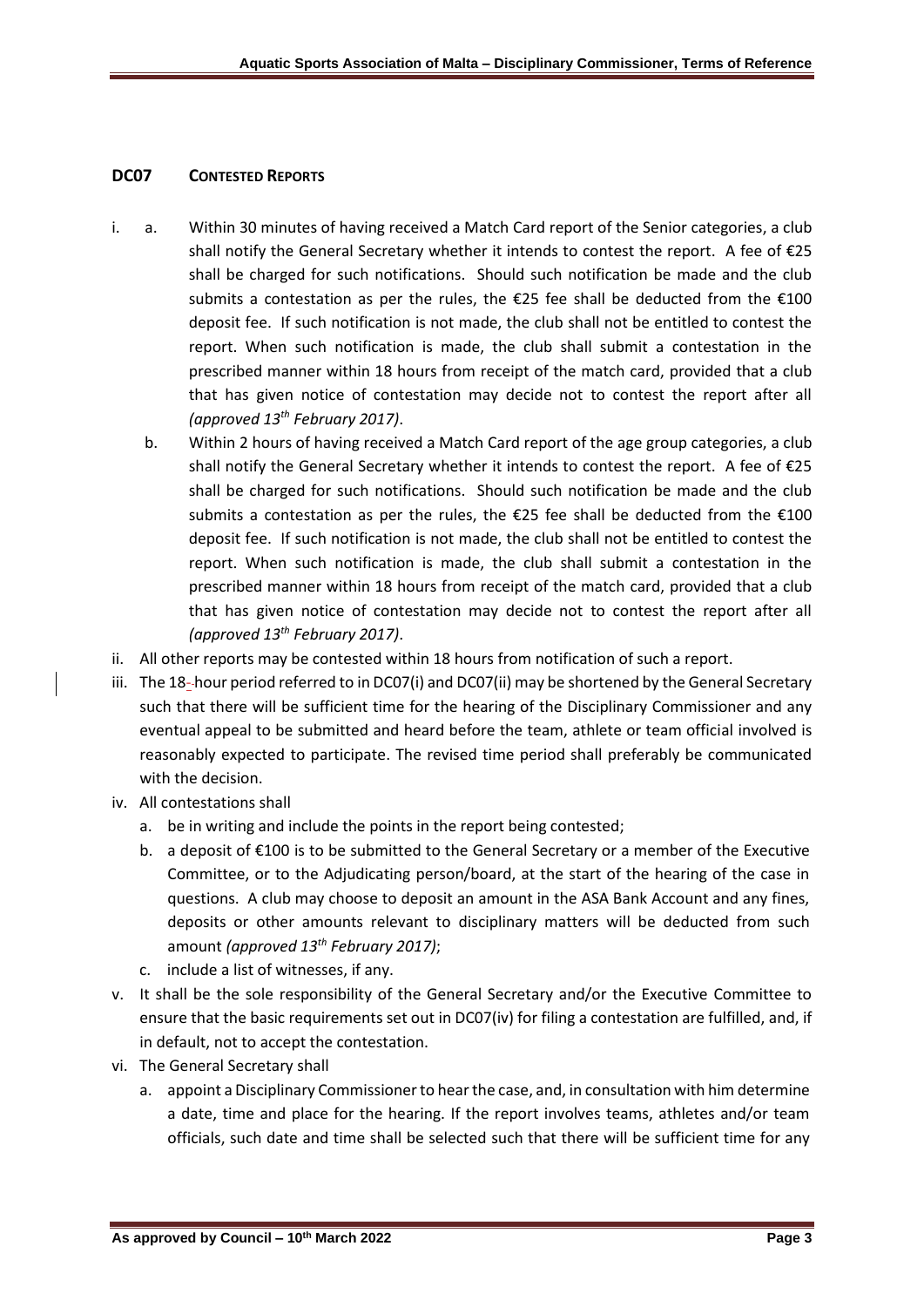eventual appeal to be submitted and heard before such team, athlete or team official is reasonably expected to participate;

- b. send a copy of the contestation to the person/club who had filed the report and ask him to be present for the hearing;
- c. communicate with the person who filed the report to see whether he would like to call any witnesses or present any evidence during the hearing;
- d. if the report was filed by an ASA Official, appoint a person to assist the said ASA Official during the hearing;
- e. inform the parties that submitted the contestation and the report with the date, time and place of the hearing as per DC03.
- vii. Only the persons listed below have the right to attend a hearing of the Disciplinary Commissioner, provided that the Commissioner may at his sole discretion exclude or dismiss any person from the hearing.
	- a. The commissioner and the appointed secretary;
	- b. The accused individual/s accompanied by an advisor and, where applicable the club's delegate who shall be entitled to call witnesses and produce all the evidence necessary in support of the contestation;
	- c. The person who filed the report, who shall be entitled to call witnesses and produce all the evidence necessary in support of his report;
	- d. If the report was filed by an ASA Official, the person appointed by the General Secretary to assist the said ASA Official. This person shall be entitled to call witnesses and produce evidence during the hearing;
	- e. Members of the Executive Committee.

viii. During the hearing the Commissioner shall

- a. regulate the procedure;
- b. proceed with the hearing even in the absence of the accused or of the person/club filing the report. The absence of the latter shall not serve to invalidate the report.
- c. interrogate witnesses and any other persons;
- d. hear witnesses and consider evidence at his sole discretion, provided that in considering such evidence, he shall ensure that equity and fairness shall prevail;
- e. admit video and audio evidence by all parties so authorized to produce evidence.

#### **DC08 DECISIONS**

- i. The Commissioner is to give a decision on the report as soon as possible, whether it be contested or not. Where the report concerns teams, athletes or team officials, a decision must be given prior to the next match/event in which such athlete or team is reasonably expected to participate, also allowing time for any eventual appeal to be submitted and heard.
- ii. The Commissioner shall be entitled to impose any fine, suspension or other penalty contemplated in the Disciplinary Code or elsewhere in the statute books of the ASA and, in default, to exercise his discretion to the best of his ability, including by suspending in part or in full any such sentence, provided that only suspensions from all ASA activities may be suspended.
- iii. The Commissioner may in his decision make any recommendations he may deem fit for the consideration of the Executive Committee.